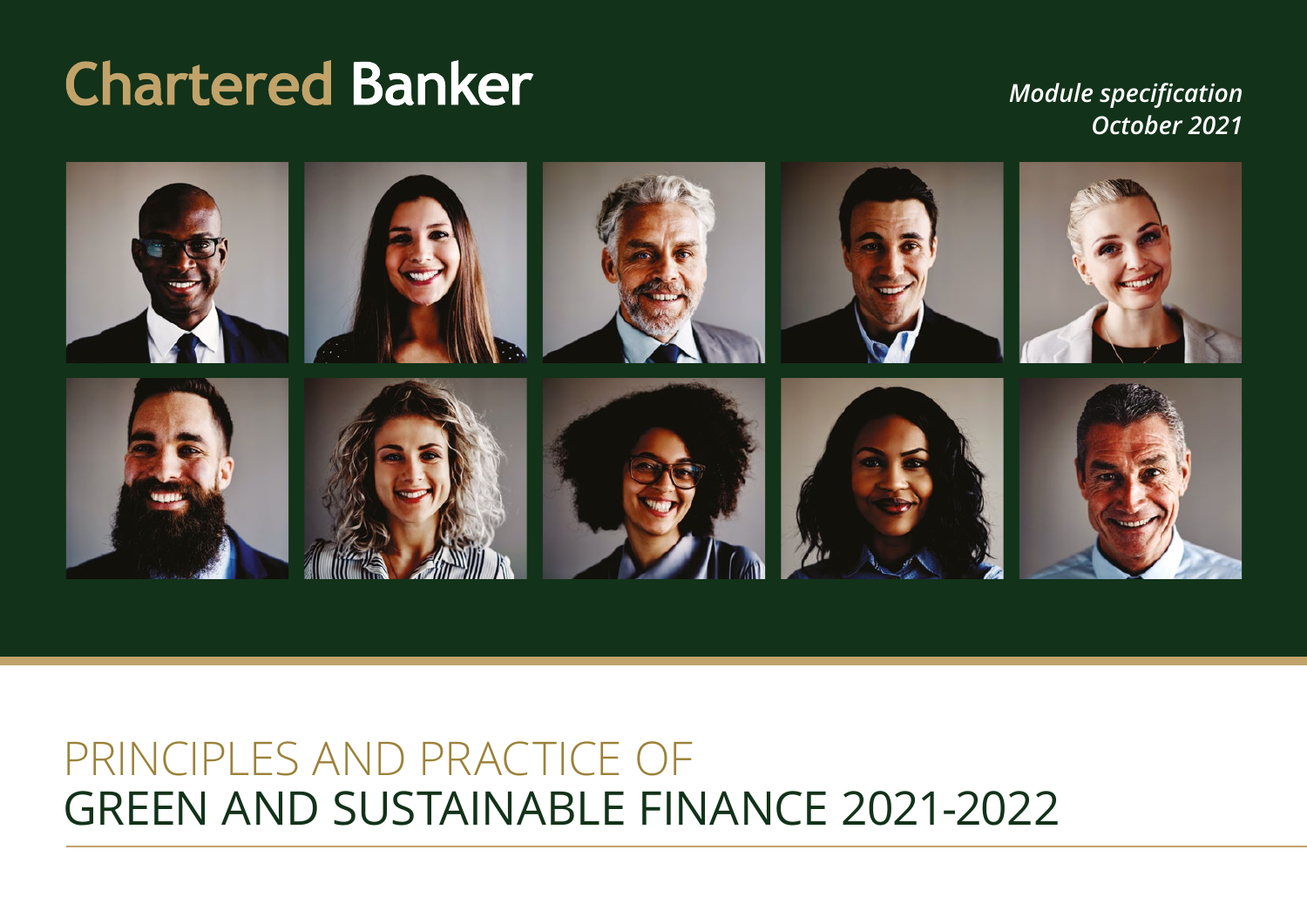LEVEL: SCQF Level 8 and broadly comparable to EQF Level 5CREDITS: 13

#### QUALIFICATIONS TO WHICH MODULE CONTRIBUTES:

- Certificate in Green and Sustainable Finance
- Diploma in Green and Sustainable Finance
- Professional Banker Diploma

#### AUDIENCE:

All financial services professionals globally who wish to develop and demonstrate their knowledge and expertise of green and sustainable finance. Broad financial services sector coverage, including bankers, insurers, investment managers, central bankers and regulators, risk managers, analysts and consultants. No prior knowledge of the green and sustainable finance sector is required.

#### AIM:

To develop the learner's knowledge, understanding and ability to apply the key principles and core practice of green and sustainable finance. Specific aims are to increase the learner's knowledge and understanding of: climate change and its impacts; climate risks and emerging environmental and sustainability risks; the evolution of green and sustainable products and services in the banking, investment and insurance sectors; and increasing awareness of the role of the finance sector and finance professionals in supporting the transition to a low-carbon world.

#### LEARNING OUTCOMES:

On completion of this module, the learner will be able to:

- 1. explain what is meant by 'green' and 'sustainable' finance, the key factors that underpin the science of climate change, and the ways in which the finance sector can support the transition to a sustainable, lowcarbon economy
- 2. explain the role of a range of key players and policy and regulatory frameworks in aligning finance with the objectives of the Paris Agreement and the UN Sustainable Development Goals, and the importance of monitoring, measuring and reporting impacts, outcomes, and flows of finance
- 3. examine the nature and importance of key climate, environmental and emerging sustainability risks, and how these may be managed
- 4. describe how different types of financial services strategies, activities, products and services (including banking, investment and insurance) can support the development of green and sustainable finance, the transition to a low-carbon economy, and the quality and functioning of the natural environment and natural systems
- 5. describe the role of financial technology in supporting the growth of green and sustainable finance
- 6. explain the steps that regulators, policymakers, institutions, organisations and Green and Sustainable Finance Professionals can take to support the mainstreaming of green and sustainable finance.

#### DELIVERY METHODOLOGY:

*Green and Sustainable Finance* has 12 units. The learning approach includes:

- reading and self-study
- learning activities
- a wide range of case studies
- eLearning
- knowledge checks
- personal reflection and application of principles.

#### LEARNING RESOURCES:

#### Learning resources include:

- an online Study Guide *Principles and Practice of Green and Sustainable Finance (2021-22)* – for core reading and learning activities
- interactive eLearning modules, including audio and visual resources, and online quizzes and knowledge checks to enhance understanding of key concepts.

#### ASSESSMENT:

*Green and Sustainable Finance* is assessed by one online examination, lasting 90 minutes, and consisting of 75 multiple choice questions.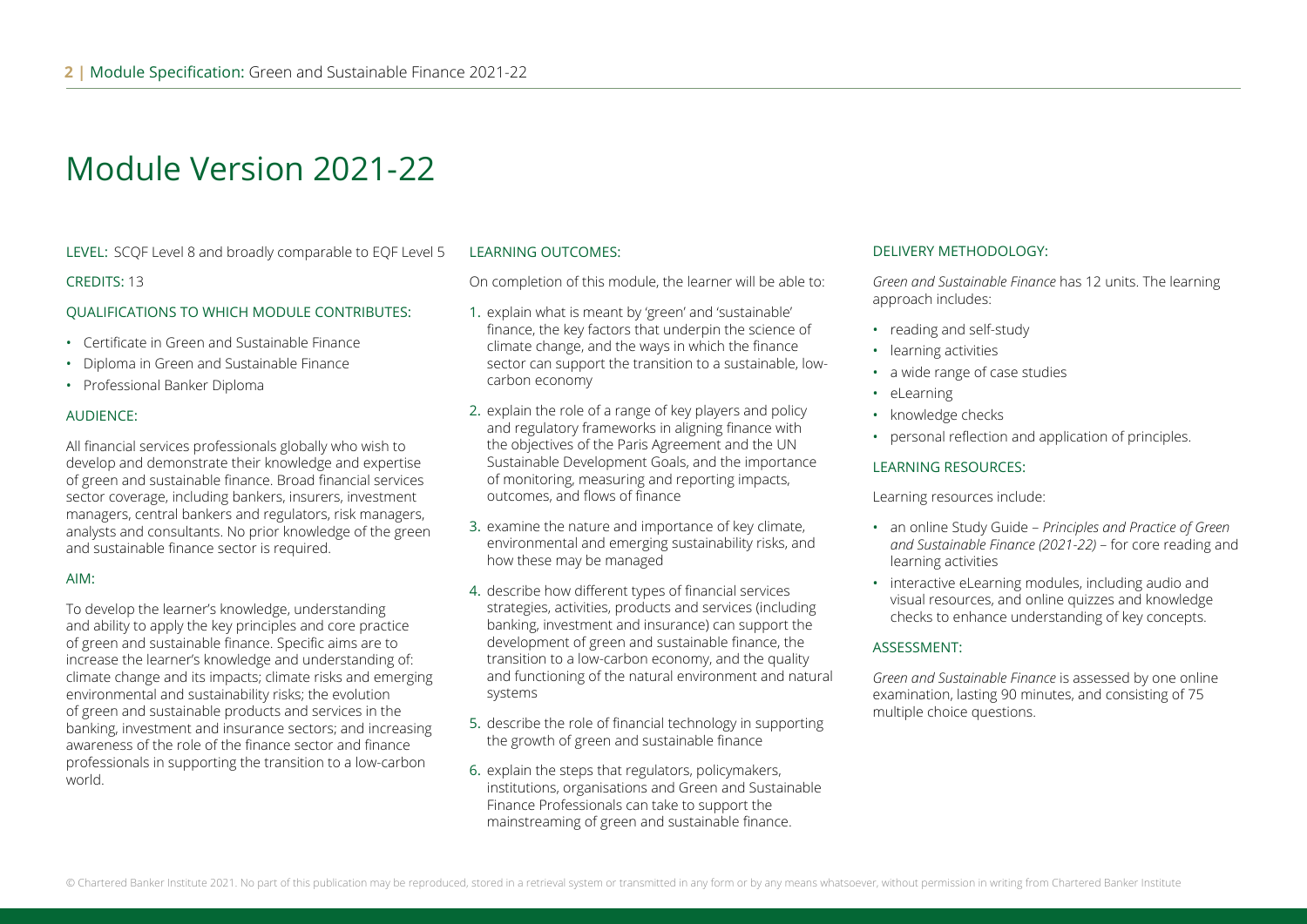#### LEARNING OUTCOMES AND UNITS MATRIX

This module has six high level learning outcomes.

The table below shows which unit(s) of study relate to each learning outcome.

| Learning outcomes | <b>Units</b>                                                                        |
|-------------------|-------------------------------------------------------------------------------------|
| LO <sub>1</sub>   | Unit 1: An Introduction to Green and Sustainable Finance                            |
|                   | Unit 2: Climate Change and Our Changing World                                       |
| LO <sub>2</sub>   | Unit 3: Building a Sustainable Financial System                                     |
|                   | Unit 4: Monitoring and Reporting Flows and Impacts of Green and Sustainable Finance |
| LO <sub>3</sub>   | Unit 5: Risk Management                                                             |
| LO <sub>4</sub>   | Unit 6: Retail, Commercial and Corporate Banking                                    |
|                   | Unit 7: Green and Sustainable Bonds                                                 |
|                   | Unit 8: Central and Development Banks                                               |
|                   | Unit 9: Sustainable Investment                                                      |
|                   | Unit 10: Insurance                                                                  |
| LO <sub>5</sub>   | Unit 11: Green and Sustainable FinTech                                              |
| LO <sub>6</sub>   | Unit 12: The Future of Green and Sustainable Finance                                |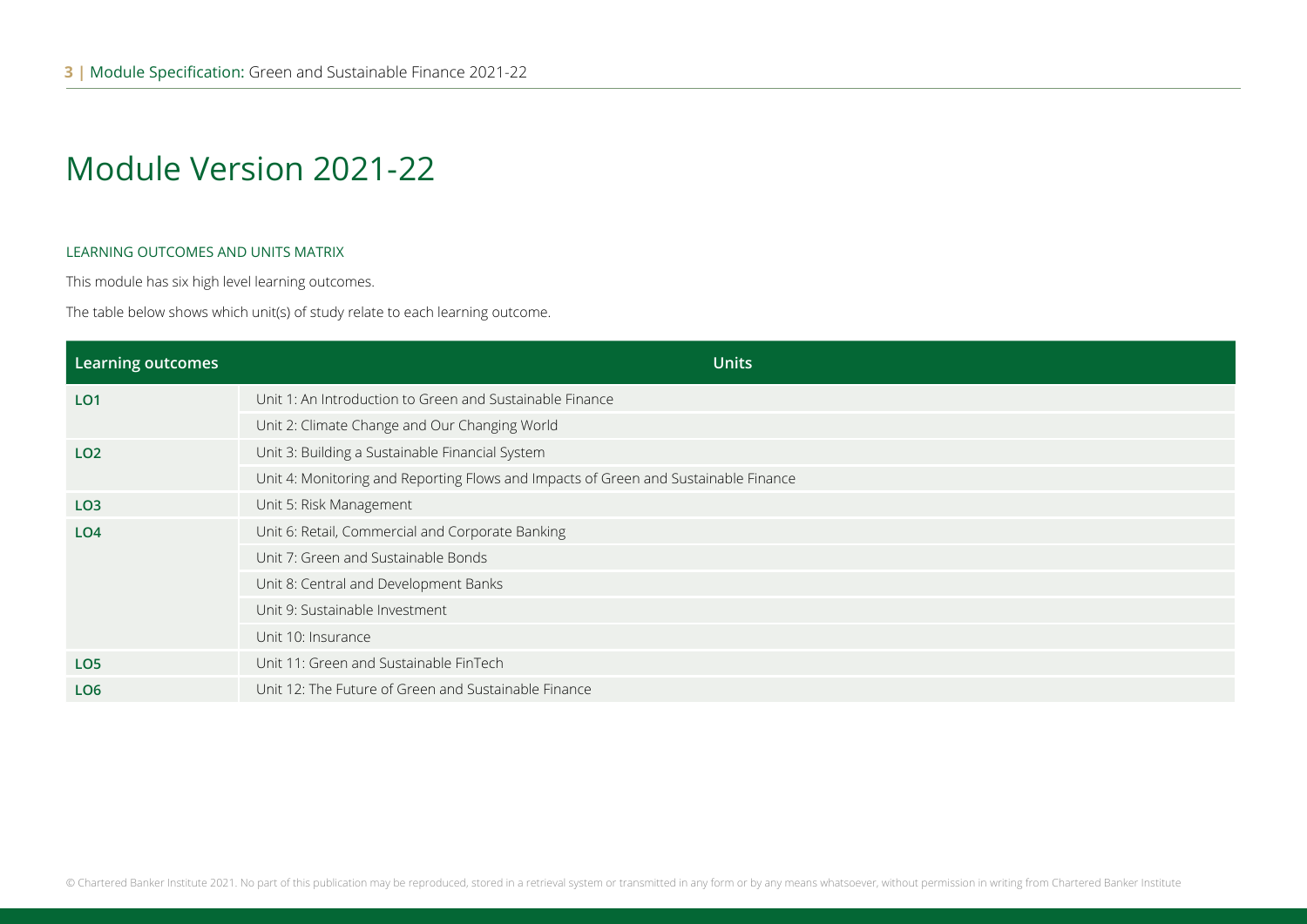#### UNIT 1: AN INTRODUCTION TO GREEN AND SUSTAINABLE FINANCE

| <b>Learning outcomes</b>                                                                                                                                                                                                                               | <b>Assessment criteria</b>                                                                                                                                                                                                                                                                                                                                                                                                 | <b>Indicative content</b>                                                                                                                                                                                                                                                                                                                                                                                                                                                                                                                                                                                                                                                                                    |
|--------------------------------------------------------------------------------------------------------------------------------------------------------------------------------------------------------------------------------------------------------|----------------------------------------------------------------------------------------------------------------------------------------------------------------------------------------------------------------------------------------------------------------------------------------------------------------------------------------------------------------------------------------------------------------------------|--------------------------------------------------------------------------------------------------------------------------------------------------------------------------------------------------------------------------------------------------------------------------------------------------------------------------------------------------------------------------------------------------------------------------------------------------------------------------------------------------------------------------------------------------------------------------------------------------------------------------------------------------------------------------------------------------------------|
| The learner will be able to:                                                                                                                                                                                                                           | The learner can:                                                                                                                                                                                                                                                                                                                                                                                                           |                                                                                                                                                                                                                                                                                                                                                                                                                                                                                                                                                                                                                                                                                                              |
| LO1: Explain what is meant by 'green' and<br>'sustainable' finance, the key factors that<br>underpin the science of climate change,<br>and the ways in which the finance sector<br>can support the transition to a sustainable,<br>low-carbon economy. | 1.1 Define the terms 'green' and 'sustainable' finance, and distinguish<br>between these and related terms.<br>1.2 Describe a range of approaches to green and sustainable finance.<br>1.3 Describe the opportunities and challenges for green and sustainable<br>finance.<br><b>1.4</b> Describe the UN Sustainable Goals (SDGs).<br>1.5 Outline the development of the green and sustainable finance sector<br>globally. | Definitions of and approaches to green and sustainable finance<br>$\bullet$<br>Climate-related, environmental and social sustainability factors<br>٠<br>'Greening finance', 'financing green' and transition finance<br>٠<br>Different shades of green - introduction to taxonomies, green and<br>sustainable economic activities<br>• Introduction to green and sustainable industry sectors, products, and<br>services<br>Barriers to sustainable finance: short-termism, narrow focus, failure to<br>$\bullet$<br>address externalities: the 'Tragedy of the Horizon'<br>• Introduction to the Paris Agreement and the UN Sustainable<br>Development Goals<br>• Recent market and regulatory developments |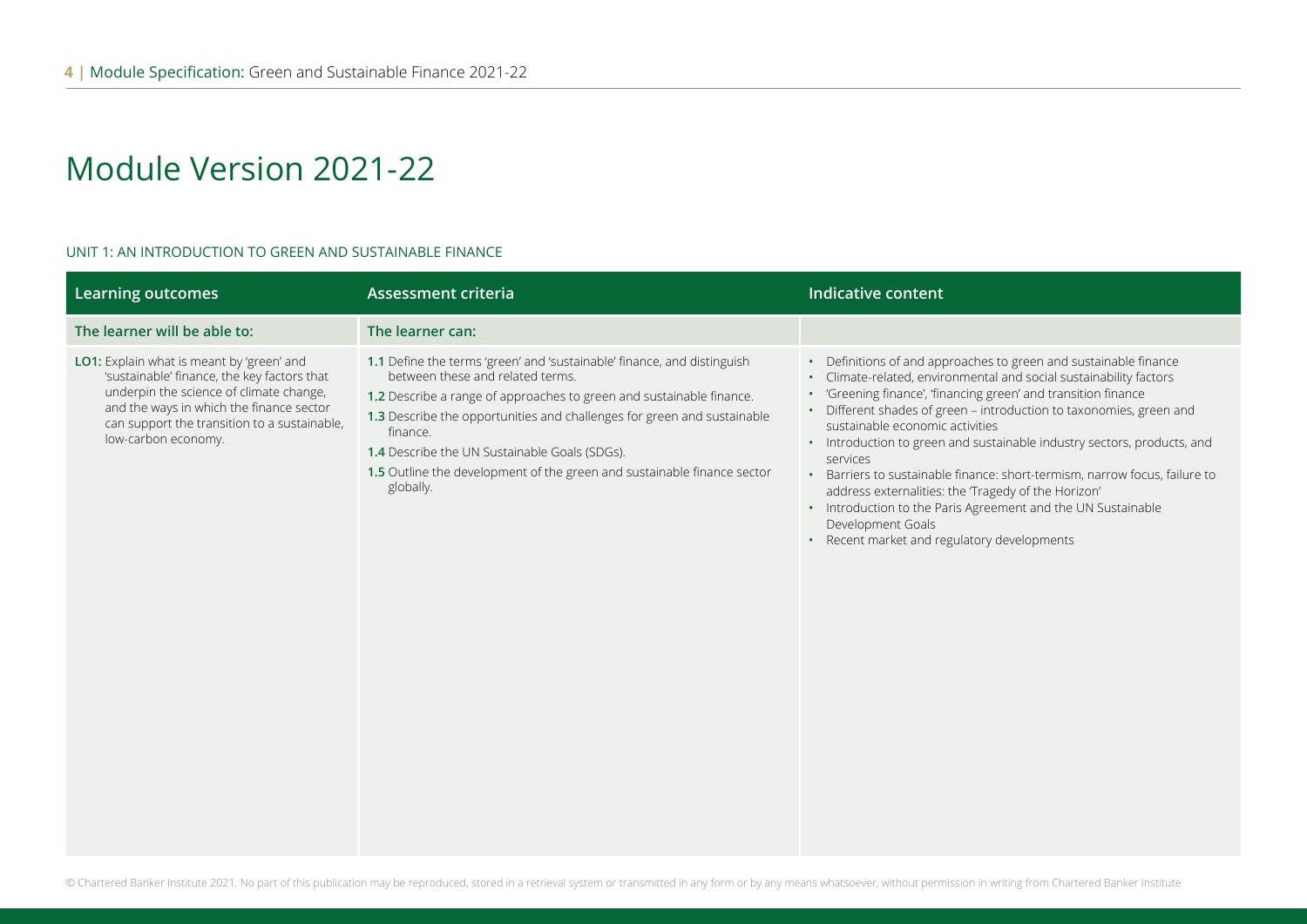#### UNIT 2: CLIMATE CHANGE AND OUR CHANGING WORLD

| <b>Learning outcomes</b>                                                                                                                                                                                                                               | Assessment criteria                                                                                                                                                                                                                                                                                                                                                                                                                                                                                              | Indicative content                                                                                                                                                                                                                                                                                                                                                                                                                                                |
|--------------------------------------------------------------------------------------------------------------------------------------------------------------------------------------------------------------------------------------------------------|------------------------------------------------------------------------------------------------------------------------------------------------------------------------------------------------------------------------------------------------------------------------------------------------------------------------------------------------------------------------------------------------------------------------------------------------------------------------------------------------------------------|-------------------------------------------------------------------------------------------------------------------------------------------------------------------------------------------------------------------------------------------------------------------------------------------------------------------------------------------------------------------------------------------------------------------------------------------------------------------|
| The learner will be able to:                                                                                                                                                                                                                           | The learner can:                                                                                                                                                                                                                                                                                                                                                                                                                                                                                                 |                                                                                                                                                                                                                                                                                                                                                                                                                                                                   |
| LO1: Explain what is meant by 'green' and<br>'sustainable' finance, the key factors that<br>underpin the science of climate change,<br>and the ways in which the finance sector<br>can support the transition to a sustainable,<br>low-carbon economy. | 1.6 Explain the key factors that underpin the science of climate change and<br>global warming.<br>1.7 Outline the more recent IPCC assessments of climate change.<br>1.8 Describe the risks and opportunities for the finance sector arising from<br>our changing environment.<br>1.9 Explain the nature of, and challenges arising from, 'stranded assets' and<br>the 'carbon bubble'.<br>1.10 Outline the ways in which the finance sector can support the transition<br>to a sustainable, low-carbon economy. | • The climate system and anthropogenic climate change<br>Greenhouse gases and the greenhouse effect<br>Impacts of climate change on the environment and society<br>• The Intergovernmental Panel on Climate Change (including Climate<br>Change 2021)<br>Climate change mitigation and adaptation<br>Climate change and the finance sector<br>'Stranded assets' and the 'carbon bubble'<br>The Green New Deal, 'Building Back Better' and circular economy models |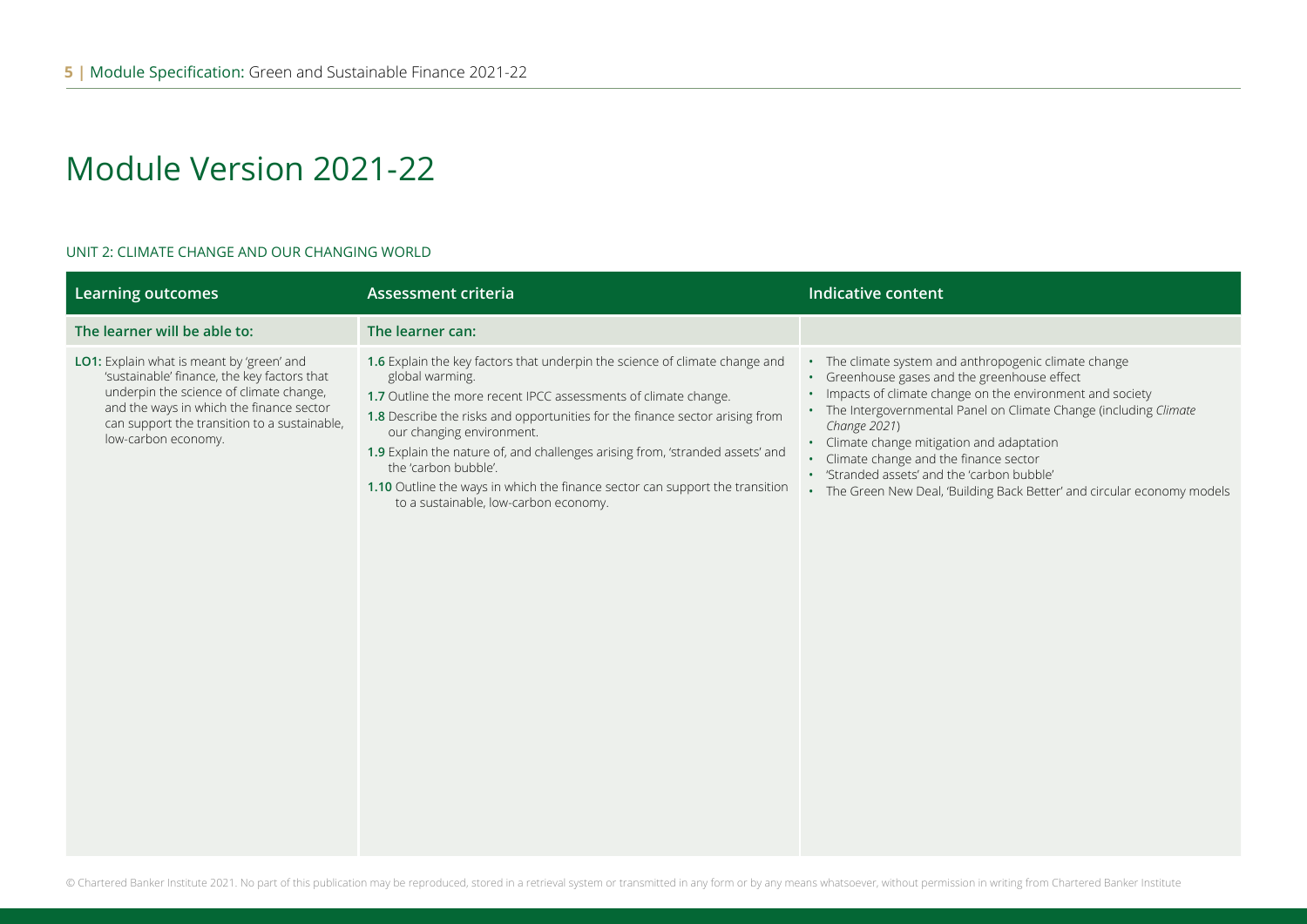#### UNIT 3: BUILDING A SUSTAINABLE FINANCIAL SYSTEM

| <b>Learning outcomes</b>                                                                                                                                                                                                                                                                                           | <b>Assessment criteria</b>                                                                                                                                                                                                                                                                                                                                                                                                                                                                                                                | <b>Indicative content</b>                                                                                                                                                                                                                                                                                                                                                                                                                                                                                                                                                                  |
|--------------------------------------------------------------------------------------------------------------------------------------------------------------------------------------------------------------------------------------------------------------------------------------------------------------------|-------------------------------------------------------------------------------------------------------------------------------------------------------------------------------------------------------------------------------------------------------------------------------------------------------------------------------------------------------------------------------------------------------------------------------------------------------------------------------------------------------------------------------------------|--------------------------------------------------------------------------------------------------------------------------------------------------------------------------------------------------------------------------------------------------------------------------------------------------------------------------------------------------------------------------------------------------------------------------------------------------------------------------------------------------------------------------------------------------------------------------------------------|
| The learner will be able to:                                                                                                                                                                                                                                                                                       | The learner can:                                                                                                                                                                                                                                                                                                                                                                                                                                                                                                                          |                                                                                                                                                                                                                                                                                                                                                                                                                                                                                                                                                                                            |
| LO2: Explain the role of a range of key players<br>and policy and regulatory frameworks in<br>aligning finance with the objectives of the<br>Paris Agreement and the UN Sustainable<br>Development Goals, and the importance<br>of monitoring, measuring and reporting<br>impacts, outcomes, and flows of finance. | 2.1 Identify a range of key actors involved in building a sustainable financial<br>system.<br>2.2 Identify key policy and regulatory frameworks that support green and<br>sustainable finance.<br>2.3 Explain how intergovernmental bodies, governments and other<br>organisations support the development of green and sustainable<br>finance.<br>2.4 Describe a range of key industry initiatives on green and sustainable<br>finance.<br>2.5 Explain the ways in which sustainability may be embedded in<br>organisational strategies. | • The primary actors/agreements involved in building a sustainable<br>financial system, including: UNFCCC, Kyoto Protocol, Paris Agreement,<br>Race to Zero<br>• Global, EU and national policy responses<br>· Finance sector alliances, e.g. UNEP, PRI, PRB, PSI, GFANZ<br>• The role of intergovernmental bodies, governments, and other<br>organisations in supporting green and sustainable finance<br>• Embedding sustainability in corporate strategies: light green v dark green<br>strategies, and avoiding greenwashing<br>• Aligning organisational cultures with sustainability |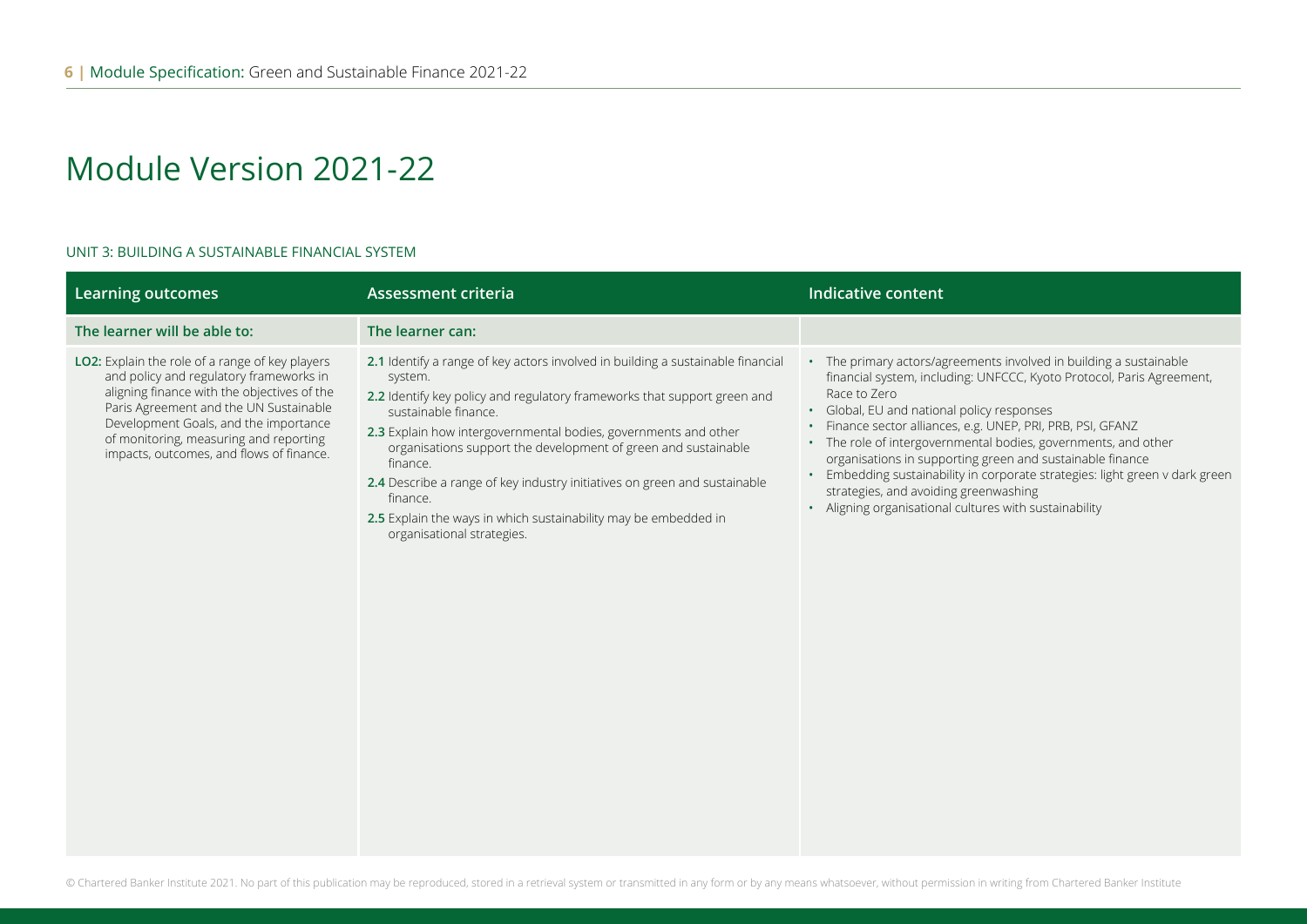#### UNIT 4: MONITORING AND REPORTING FLOWS AND IMPACTS OF GREEN AND SUSTAINABLE FINANCE

| <b>Learning outcomes</b>                                                                                                                                                                                                                                                                                           | <b>Assessment criteria</b>                                                                                                                                                                                                                                                                                                                                                                                                                                                                                                                                                                                                                            | <b>Indicative content</b>                                                                                                                                                                                                                                                                                                                                                                                                                                                                                                                                                                                                                                                                                                                                                  |
|--------------------------------------------------------------------------------------------------------------------------------------------------------------------------------------------------------------------------------------------------------------------------------------------------------------------|-------------------------------------------------------------------------------------------------------------------------------------------------------------------------------------------------------------------------------------------------------------------------------------------------------------------------------------------------------------------------------------------------------------------------------------------------------------------------------------------------------------------------------------------------------------------------------------------------------------------------------------------------------|----------------------------------------------------------------------------------------------------------------------------------------------------------------------------------------------------------------------------------------------------------------------------------------------------------------------------------------------------------------------------------------------------------------------------------------------------------------------------------------------------------------------------------------------------------------------------------------------------------------------------------------------------------------------------------------------------------------------------------------------------------------------------|
| The learner will be able to:                                                                                                                                                                                                                                                                                       | The learner can:                                                                                                                                                                                                                                                                                                                                                                                                                                                                                                                                                                                                                                      |                                                                                                                                                                                                                                                                                                                                                                                                                                                                                                                                                                                                                                                                                                                                                                            |
| LO2: Explain the role of a range of key players<br>and policy and regulatory frameworks in<br>aligning finance with the objectives of the<br>Paris Agreement and the UN Sustainable<br>Development Goals, and the importance<br>of monitoring, measuring and reporting<br>impacts, outcomes, and flows of finance. | 2.6 Explain the importance and challenges of monitoring, measuring and<br>reporting flows of finance to support the transition to a sustainable,<br>low-carbon world.<br>2.7 Outline a range of ways in which green and sustainable investment<br>impacts and outcomes may be monitored and verified.<br>2.8 Explain the importance of independent, external review in green and<br>sustainable finance.<br>2.9 Outline how environmental and sustainability performance and impact<br>can be measured and reported.<br>2.10 Describe how advances in data availability and analysis can support the<br>development of green and sustainable finance. | • UNFCCC Biennial Assessments, OECD Research Collaborative<br>• Approaches to measuring the alignment of lending and investment<br>portfolios with the Paris Agreement (PACTA, SBTi, ISO 14097)<br>Process monitoring v monitoring impacts and outcomes<br>$\bullet$<br>• External review - levels of assurance (self-certification to verification/<br>certification, e.g. Climate Bonds Standard)<br>• Approaches, methodologies and standards for reporting emissions and<br>other sustainability impacts and outcomes (e.g. PCAF, CDSB, CDP, SASB,<br>GRI, IIRC, IRIS, ILG)<br>• Harmonizing sustainability reporting - IFRSF Sustainability Standards<br>Board project<br>• Improving data availability, quality and analysis to support measurement<br>and reporting |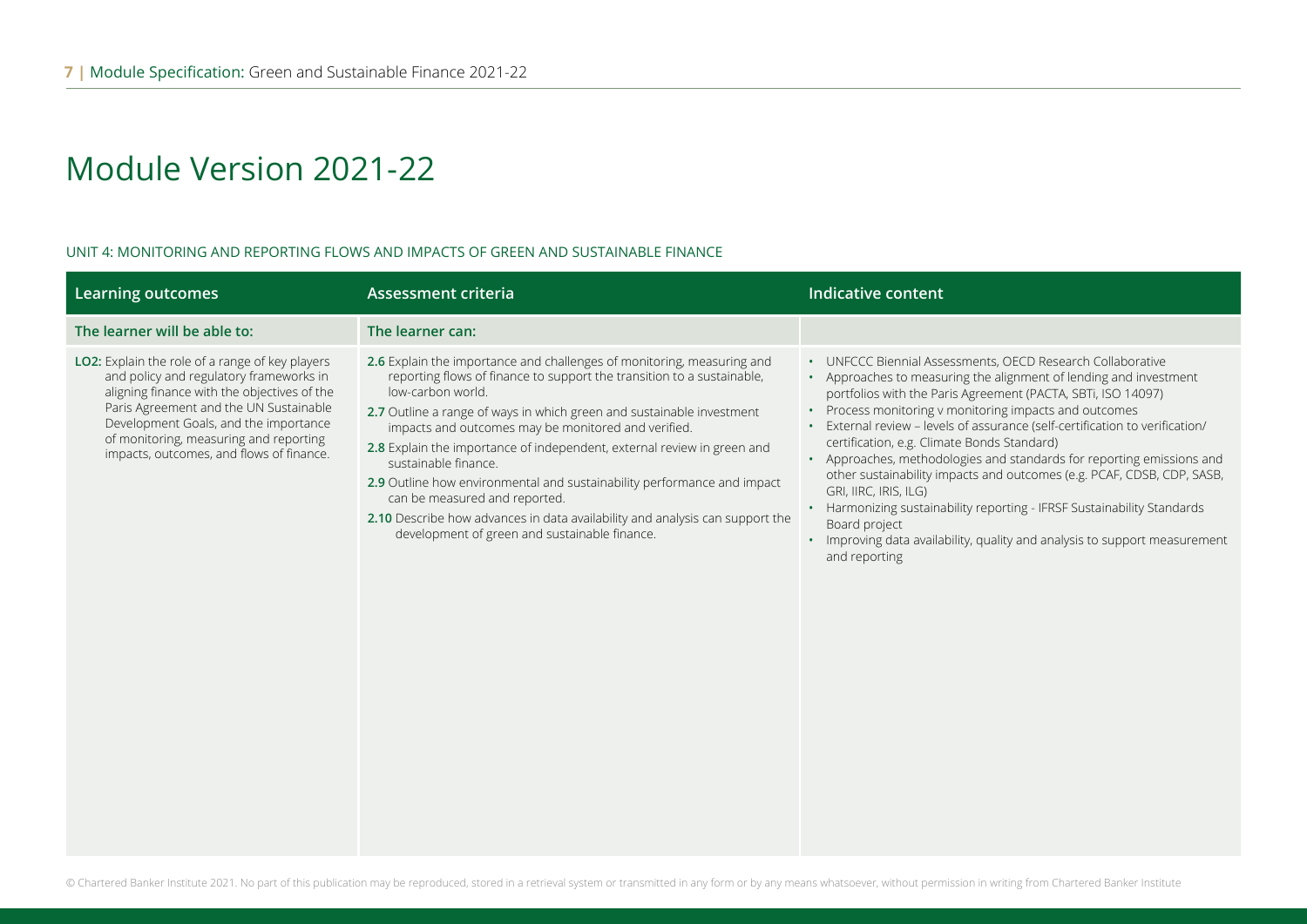#### UNIT 5: RISK MANAGEMENT

| <b>Learning outcomes</b>                                                                                                                       | <b>Assessment criteria</b>                                                                                                                                                                                                                                                                                                                                                                                                                                                                                                                                         | <b>Indicative content</b>                                                                                                                                                                                                                                                                                                                                                                                                                                                                                                                                                                                                                                                                                                                                                                                                                                                                                             |
|------------------------------------------------------------------------------------------------------------------------------------------------|--------------------------------------------------------------------------------------------------------------------------------------------------------------------------------------------------------------------------------------------------------------------------------------------------------------------------------------------------------------------------------------------------------------------------------------------------------------------------------------------------------------------------------------------------------------------|-----------------------------------------------------------------------------------------------------------------------------------------------------------------------------------------------------------------------------------------------------------------------------------------------------------------------------------------------------------------------------------------------------------------------------------------------------------------------------------------------------------------------------------------------------------------------------------------------------------------------------------------------------------------------------------------------------------------------------------------------------------------------------------------------------------------------------------------------------------------------------------------------------------------------|
| The learner will be able to:                                                                                                                   | The learner can:                                                                                                                                                                                                                                                                                                                                                                                                                                                                                                                                                   |                                                                                                                                                                                                                                                                                                                                                                                                                                                                                                                                                                                                                                                                                                                                                                                                                                                                                                                       |
| LO3: Examine the nature and importance of<br>key climate, environmental and emerging<br>sustainability risks, and how these may be<br>managed. | 3.1 Describe the nature and importance of key climate-related and<br>environmental risks.<br>3.2 Explain the different types of climate-related risk (physical, transition,<br>liability) and their impact on the finance sector.<br>3.3 Describe the emergence of climate-related and environmental risks as<br>priorities for central banks, regulators and policymakers.<br>3.4 Examine approaches to identifying, disclosing, managing and pricing<br>climate-related risks, the use of scenario analysis, and the evolving<br>regulatory agenda in this area. | • WEF Global Risks Report<br>• The nature and importance of key climate-related and environmental<br>risks (standalone v cross-cutting risks)<br>• Different types of climate-related risk (physical, transition and liability)<br>and their impact on business, society and the finance sector<br>• Stranded asset risk, and its potential impact on financial institutions and<br>financial stability<br>• Approaches to identifying, disclosing, managing, and pricing climate-<br>related risks, and the use of scenario analysis (including examples of<br>scenarios, e.g NGFS)<br>• Key regulatory bodies, e.g. TCFD, NGFS, TFCR and initiatives at global,<br>regional (EU) and national levels; stress-testing<br>• Climate risk governance and management in practice<br>Emerging sustainability risks - nature-based risks and the TNFD<br>• Pricing climate risks - carbon pricing (taxes and ETS schemes) |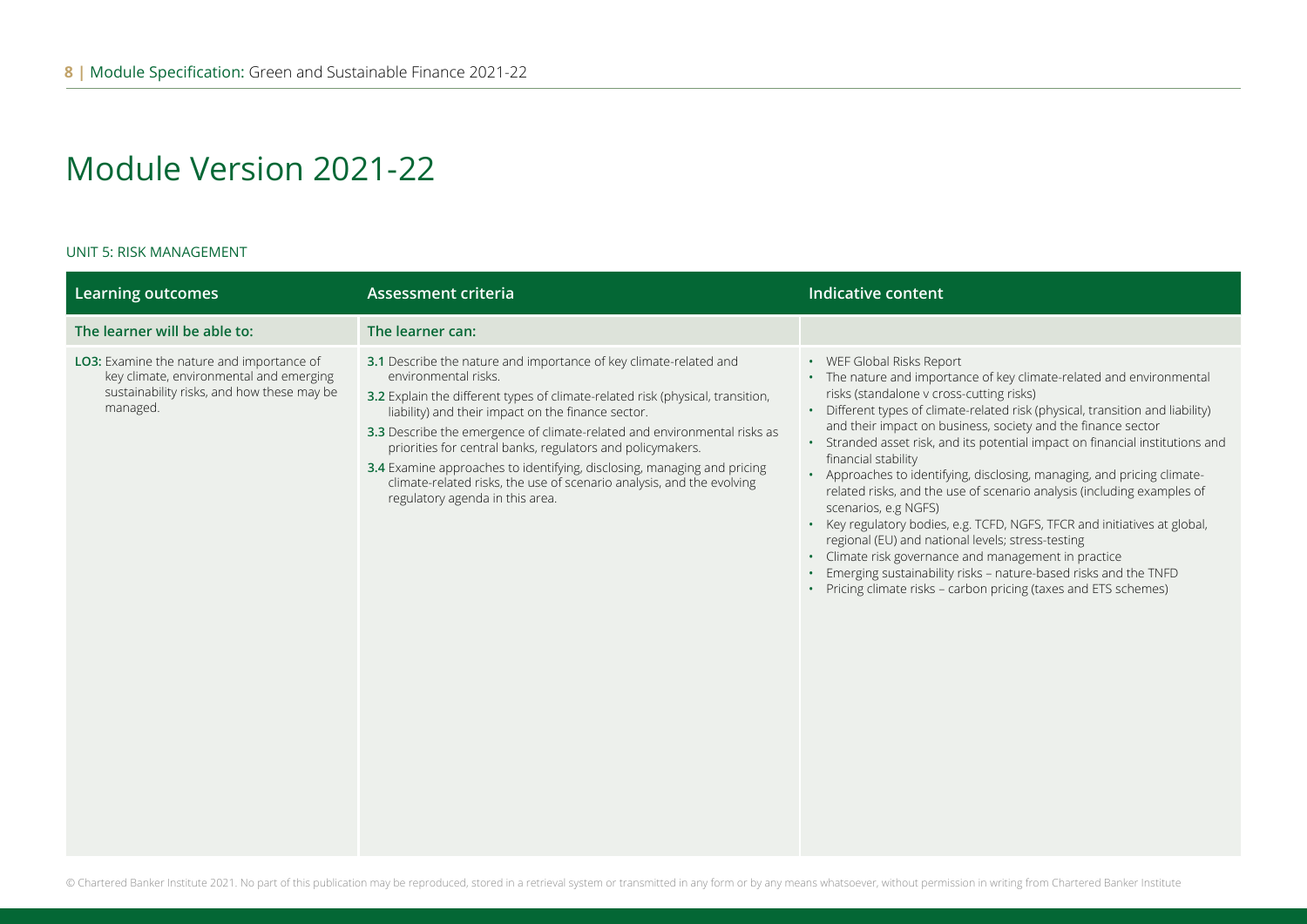#### UNIT 6: RETAIL, COMMERCIAL AND CORPORATE BANKING

| Learning outcomes                                                                                                                                                                                                                                                                                                                                              | <b>Assessment criteria</b>                                                                                                                                                                                                                                                                                                                                                                                                                                                                                                                                                                                                                                                                                                                                                                                                                                          | <b>Indicative content</b>                                                                                                                                                                                                                                                                                                                                                                                                                                                                                                                                                                                                                                                                                                        |
|----------------------------------------------------------------------------------------------------------------------------------------------------------------------------------------------------------------------------------------------------------------------------------------------------------------------------------------------------------------|---------------------------------------------------------------------------------------------------------------------------------------------------------------------------------------------------------------------------------------------------------------------------------------------------------------------------------------------------------------------------------------------------------------------------------------------------------------------------------------------------------------------------------------------------------------------------------------------------------------------------------------------------------------------------------------------------------------------------------------------------------------------------------------------------------------------------------------------------------------------|----------------------------------------------------------------------------------------------------------------------------------------------------------------------------------------------------------------------------------------------------------------------------------------------------------------------------------------------------------------------------------------------------------------------------------------------------------------------------------------------------------------------------------------------------------------------------------------------------------------------------------------------------------------------------------------------------------------------------------|
| The learner will be able to:                                                                                                                                                                                                                                                                                                                                   | The learner can:                                                                                                                                                                                                                                                                                                                                                                                                                                                                                                                                                                                                                                                                                                                                                                                                                                                    |                                                                                                                                                                                                                                                                                                                                                                                                                                                                                                                                                                                                                                                                                                                                  |
| LO4: Describe how different types of financial<br>services strategies, activities, products and<br>services (including banking, investment and<br>insurance) can support the development<br>of green and sustainable finance, the<br>transition to a low-carbon economy, and<br>the quality and functioning of the natural<br>environment and natural systems. | 4.1 Explain the role of banking within the wider financial system.<br>4.2 Describe how banking activities can impact the environment and society<br>- both positively and negatively.<br>4.3 Describe how banking products and services can align finance with<br>the Paris Agreement, and other sustainability objectives, and support<br>customers and clients in adopting more sustainable business models<br>and behaviours.<br>4.4 Cite examples and case studies of innovative green and sustainable<br>banking products and services.<br>4.5 Describe the UN Principles for Responsible Banking, and how these<br>support the alignment of banking with the goals of the Paris Agreement,<br>and the UN Sustainable Development Goals.<br>4.6 Describe the 'Green Loan Principles', 'Social Loan Principles' and<br>'Sustainability Linked Loan Principles'. | • Different types of banks, their functions, and the impacts of their<br>activities<br>• UN Principles for Responsible Banking<br>Retail banking products and services that promote sustainable<br>consumption and behaviour (e.g. carbon footprint trackers, green<br>mortgages)<br>• Wholesale and investment banking products and services that promote<br>sustainability (e.g. green loans, asset finance and project finance) - focus<br>on sustainability-linked lending products<br>• LMA Green Loan (2021), Social Loan and Sustainability Linked Loan<br>Principles, and examples of lending products utilising these<br>Examples and case studies of innovative green and sustainable banking<br>products and services |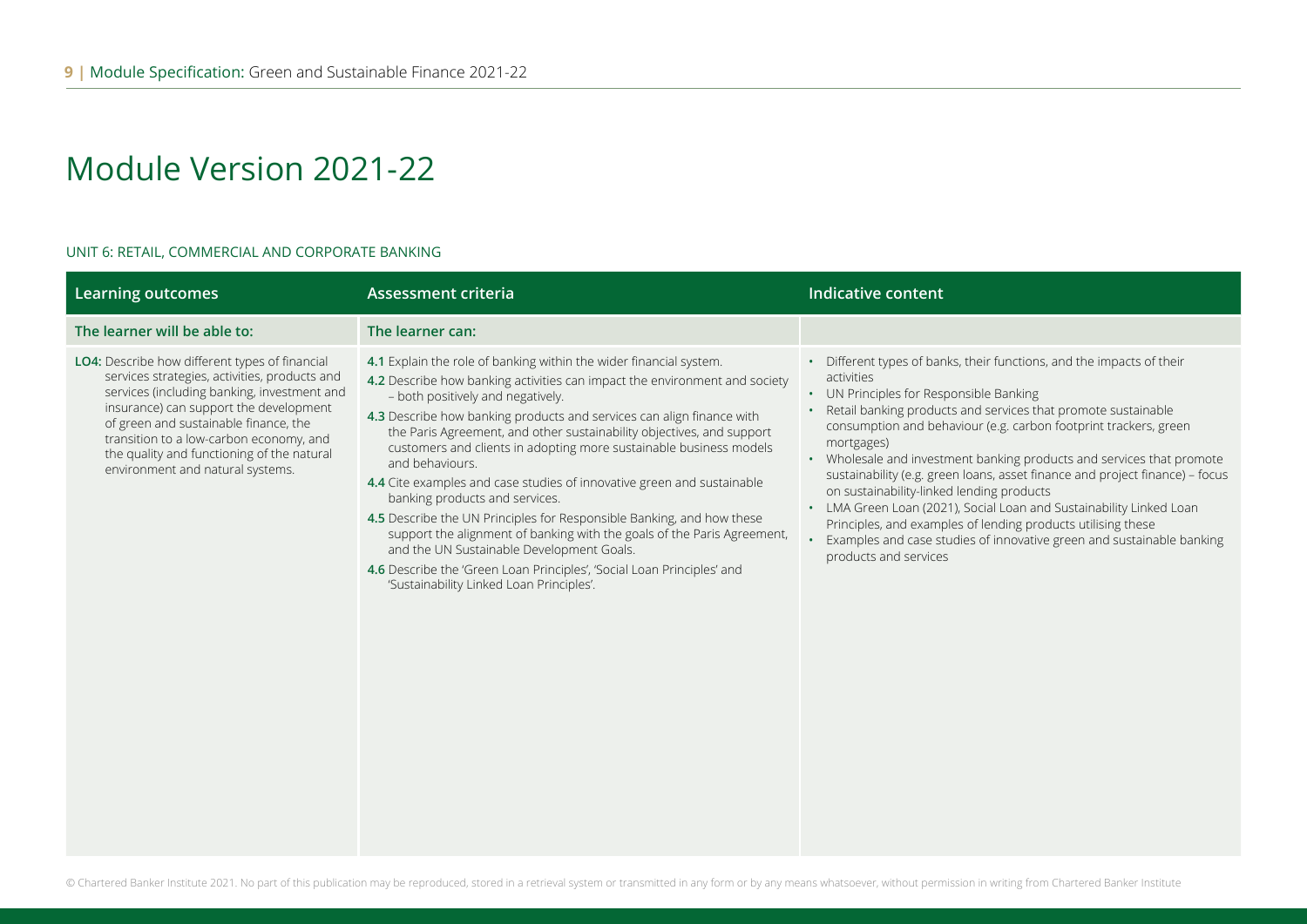#### UNIT 7: GREEN AND SUSTAINABLE BONDS

| <b>Learning outcomes</b>                                                                                                                                                                                                                                                                                                                                       | <b>Assessment criteria</b>                                                                                                                                                                                                                                                                                                                                                                                                                                                                                                                                                                                                                           | <b>Indicative content</b>                                                                                                                                                                                                                                                                                                                                                                                                                                                         |
|----------------------------------------------------------------------------------------------------------------------------------------------------------------------------------------------------------------------------------------------------------------------------------------------------------------------------------------------------------------|------------------------------------------------------------------------------------------------------------------------------------------------------------------------------------------------------------------------------------------------------------------------------------------------------------------------------------------------------------------------------------------------------------------------------------------------------------------------------------------------------------------------------------------------------------------------------------------------------------------------------------------------------|-----------------------------------------------------------------------------------------------------------------------------------------------------------------------------------------------------------------------------------------------------------------------------------------------------------------------------------------------------------------------------------------------------------------------------------------------------------------------------------|
| The learner will be able to:                                                                                                                                                                                                                                                                                                                                   | The learner can:                                                                                                                                                                                                                                                                                                                                                                                                                                                                                                                                                                                                                                     |                                                                                                                                                                                                                                                                                                                                                                                                                                                                                   |
| LO4: Describe how different types of financial<br>services strategies, activities, products and<br>services (including banking, investment and<br>insurance) can support the development<br>of green and sustainable finance, the<br>transition to a low-carbon economy, and<br>the quality and functioning of the natural<br>environment and natural systems. | 4.7 Describe the range of debt products available to green and sustainable<br>finance investors.<br>4.8 Describe the main types and features of green and sustainable bonds,<br>including green sukuk.<br>4.9 Explain what is meant by the 'Green Bond' 'Social Bond' and<br>'Sustainability-Linked Bond' Principles, and the 'Sustainability Bond<br>Guidelines' and how these and other frameworks, standards and<br>guidelines support the development of the green and sustainable bond<br>market.<br>4.10 Describe how securitisation may be used to support smaller green and<br>sustainable finance projects and help these grow and develop. | • Debt capital markets, and the development of the green and sustainable<br>bond market<br>· Green, social, sustainability-linked, SDG-linked and other forms of<br>sustainable bonds (e.g. blue bonds, transition bonds, green sukuk)<br>• Green Bond Principles (2021), Social Bond Principles, Sustainability-<br>Linked Bond Principles, SDG Impact Standards and similar market/<br>national bond frameworks<br>• Green bond listings, indices and funds<br>• Securitisation |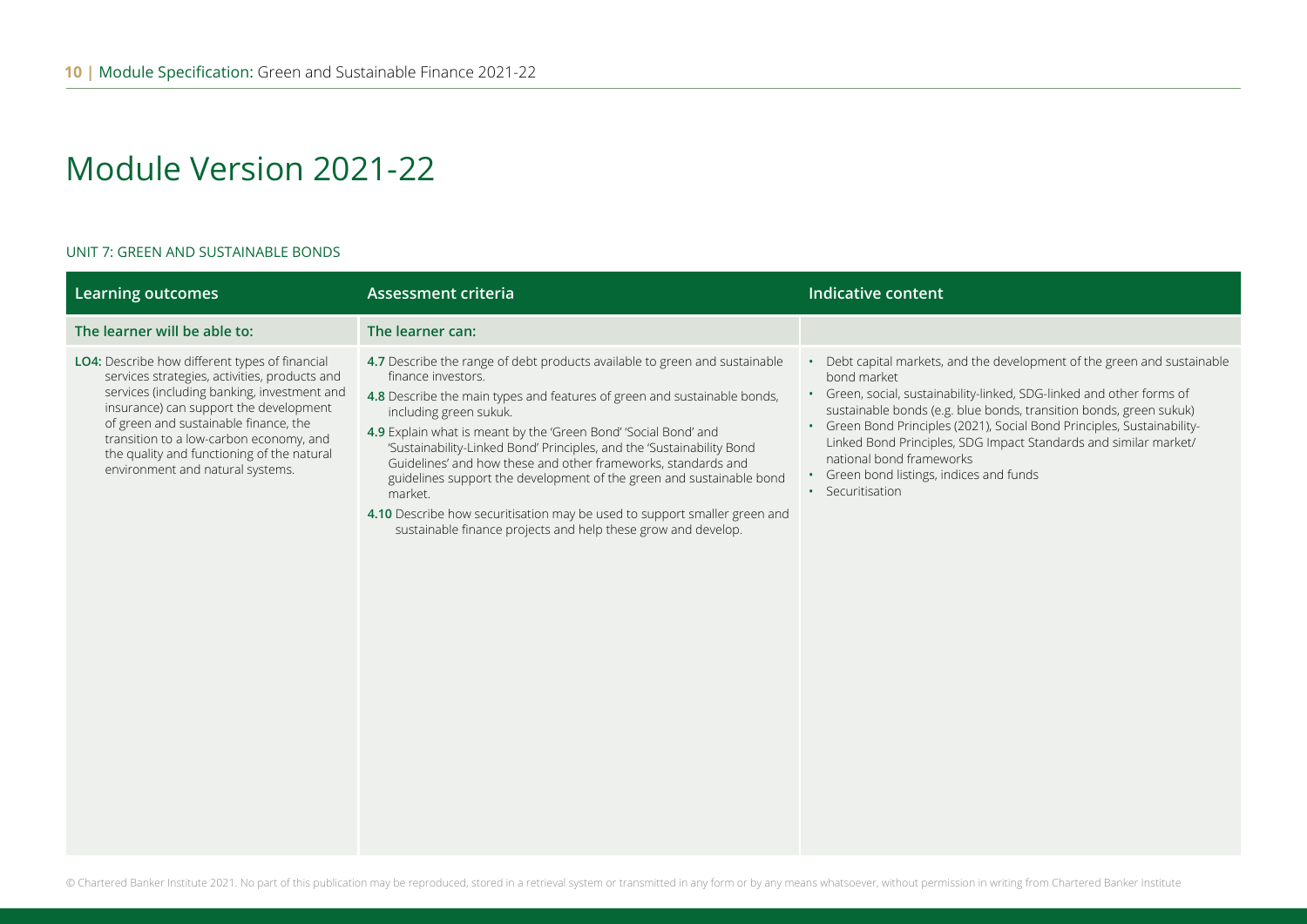#### UNIT 8: CENTRAL AND DEVELOPMENT BANKS

| <b>Learning outcomes</b>                                                                                                                                                                                                                                                                                                                                              | <b>Assessment criteria</b>                                                                                                                                                                                                                                                                                                                                                                                                                                                                                                       | <b>Indicative content</b>                                                                                                                                                                                                                                                                                                                                                                                                                                                    |
|-----------------------------------------------------------------------------------------------------------------------------------------------------------------------------------------------------------------------------------------------------------------------------------------------------------------------------------------------------------------------|----------------------------------------------------------------------------------------------------------------------------------------------------------------------------------------------------------------------------------------------------------------------------------------------------------------------------------------------------------------------------------------------------------------------------------------------------------------------------------------------------------------------------------|------------------------------------------------------------------------------------------------------------------------------------------------------------------------------------------------------------------------------------------------------------------------------------------------------------------------------------------------------------------------------------------------------------------------------------------------------------------------------|
| The learner will be able to:                                                                                                                                                                                                                                                                                                                                          | The learner can:                                                                                                                                                                                                                                                                                                                                                                                                                                                                                                                 |                                                                                                                                                                                                                                                                                                                                                                                                                                                                              |
| <b>LO4:</b> Describe how different types of financial<br>services strategies, activities, products and<br>services (including banking, investment and<br>insurance) can support the development<br>of green and sustainable finance, the<br>transition to a low-carbon economy, and<br>the quality and functioning of the natural<br>environment and natural systems. | 4.11 Explain the role of central and development banks (national and<br>multilateral) in relation to green and sustainable finance.<br>4.12 Describe how central banks can support the transition to a low-carbon<br>economy.<br>4.13 Describe how development banks play a key role in promoting<br>sustainable economic development, and the key products and services<br>they provide in order to do so.<br>4.14 Cite examples and case studies of central and development banks<br>supporting green and sustainable finance. | • The role of central and development banks<br>Central banks and climate change: mandates, monetary and financial<br>policy tools, regulation<br>Positive Money Green Central Banking Scorecard<br>$\bullet$ .<br>Overview of MDBs and climate action (e.g. World Bank, ADB, EIB, EBRD),<br>mobilisation of climate finance<br>• National development banks and green development banks<br>Development bank products and services (especially supporting blended<br>finance) |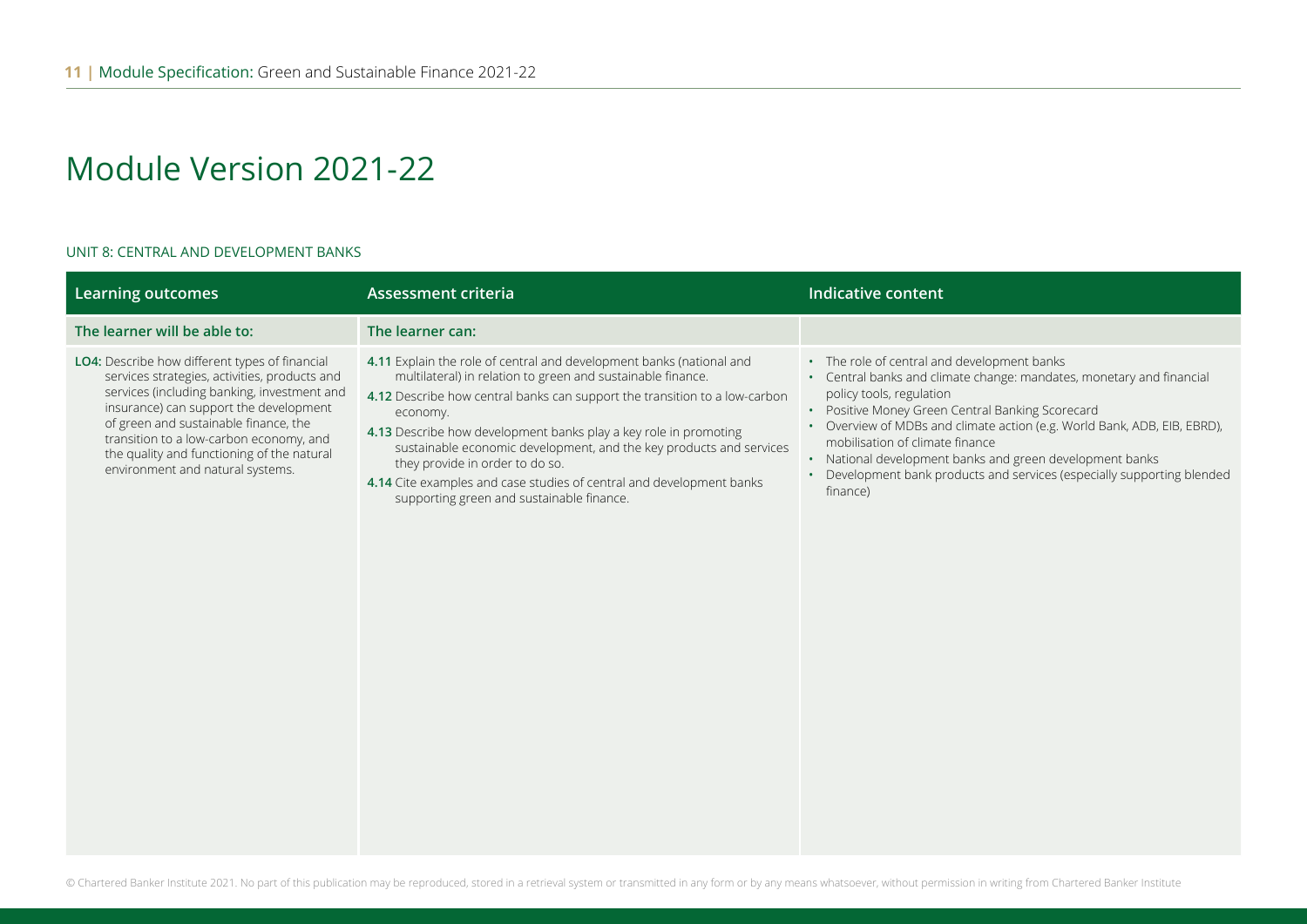#### UNIT 9: SUSTAINABLE INVESTMENT

| <b>Learning outcomes</b>                                                                                                                                                                                                                                                                                                                                       | <b>Assessment criteria</b>                                                                                                                                                                                                                                                                                                                                                                                                                                                                                                                                                                                                                                                                                                                                                                                                                                                                               | <b>Indicative content</b>                                                                                                                                                                                                                                                                                                                                                                                                                                                                                                                                                                                                                                                    |
|----------------------------------------------------------------------------------------------------------------------------------------------------------------------------------------------------------------------------------------------------------------------------------------------------------------------------------------------------------------|----------------------------------------------------------------------------------------------------------------------------------------------------------------------------------------------------------------------------------------------------------------------------------------------------------------------------------------------------------------------------------------------------------------------------------------------------------------------------------------------------------------------------------------------------------------------------------------------------------------------------------------------------------------------------------------------------------------------------------------------------------------------------------------------------------------------------------------------------------------------------------------------------------|------------------------------------------------------------------------------------------------------------------------------------------------------------------------------------------------------------------------------------------------------------------------------------------------------------------------------------------------------------------------------------------------------------------------------------------------------------------------------------------------------------------------------------------------------------------------------------------------------------------------------------------------------------------------------|
| The learner will be able to:                                                                                                                                                                                                                                                                                                                                   | The learner can:                                                                                                                                                                                                                                                                                                                                                                                                                                                                                                                                                                                                                                                                                                                                                                                                                                                                                         |                                                                                                                                                                                                                                                                                                                                                                                                                                                                                                                                                                                                                                                                              |
| LO4: Describe how different types of financial<br>services strategies, activities, products and<br>services (including banking, investment and<br>insurance) can support the development<br>of green and sustainable finance, the<br>transition to a low-carbon economy, and<br>the quality and functioning of the natural<br>environment and natural systems. | 4.15 Explain the role of investment within the wider financial system, and<br>how investment impacts and is impacted by environmental and social<br>sustainability factors.<br>4.16 Describe different investment approaches and products, their<br>suitability for different types of investors, and how they may support<br>green and sustainable finance.<br>4.17 Describe the growth in sustainable investment, and the reasons for<br>this.<br>4.18 Explain the differences and similarities between sustainable investing,<br>ESG, impact investing and other related terms.<br>4.19 Describe different types of investment funds and explain how these<br>may support investment in green and sustainable finance.<br>4.20 Explain the risks of greenwashing, and other challenges to the growth<br>of sustainable investing.<br>4.21 Describe portfolio decarbonisation as a tool for investors. | • Foundations of investment and the role of equity markets in the financial<br>system<br>• 'Sustainable investment', 'ESG' and similar terms - definitions and<br>comparisons<br>• UN Principles for Responsible Investment<br>· Sustainable investment strategies and themes<br>Growth of sustainable investment, factors driving this (risk, regulation,<br>returns) and challenges to further growth (especially greenwashing)<br>· Sustainable investment products, including funds, indices, private equity,<br>venture capital, angel investing<br>Portfolio decarbonisation (Net Zero Asset Managers/Asset Owner<br>$\bullet$<br>Alliances, Climate Action 100+, PDC) |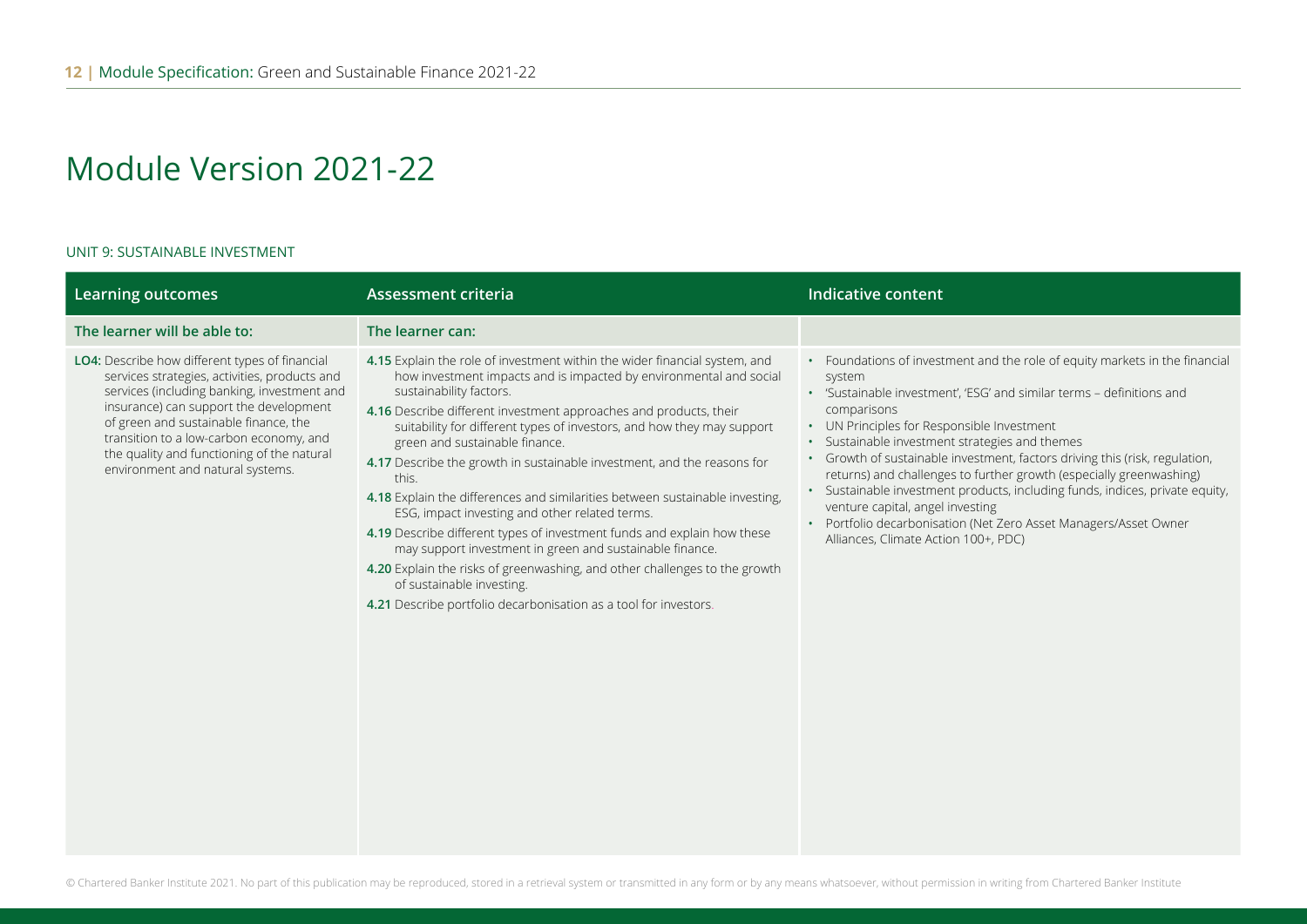#### UNIT 10: INSURANCE

| <b>Learning outcomes</b>                                                                                                                                                                                                                                                                                                                                       | <b>Assessment criteria</b>                                                                                                                                                                                                                                                                                                                                                                                                         | <b>Indicative content</b>                                                                                                                                                                                                                                                                                                                                                                                                                                                                                                                                                                                                                                                                                                                                                                                                              |
|----------------------------------------------------------------------------------------------------------------------------------------------------------------------------------------------------------------------------------------------------------------------------------------------------------------------------------------------------------------|------------------------------------------------------------------------------------------------------------------------------------------------------------------------------------------------------------------------------------------------------------------------------------------------------------------------------------------------------------------------------------------------------------------------------------|----------------------------------------------------------------------------------------------------------------------------------------------------------------------------------------------------------------------------------------------------------------------------------------------------------------------------------------------------------------------------------------------------------------------------------------------------------------------------------------------------------------------------------------------------------------------------------------------------------------------------------------------------------------------------------------------------------------------------------------------------------------------------------------------------------------------------------------|
| The learner will be able to:                                                                                                                                                                                                                                                                                                                                   | The learner can:                                                                                                                                                                                                                                                                                                                                                                                                                   |                                                                                                                                                                                                                                                                                                                                                                                                                                                                                                                                                                                                                                                                                                                                                                                                                                        |
| LO4: Describe how different types of financial<br>services strategies, activities, products and<br>services (including banking, investment and<br>insurance) can support the development<br>of green and sustainable finance, the<br>transition to a low-carbon economy, and<br>the quality and functioning of the natural<br>environment and natural systems. | 4.22 Describe the role of insurance within the wider financial system, and<br>how climate-related financial risks are impacting the insurance sector.<br>4.23 Describe how different insurance activities, products and services can<br>improve the quality and functioning of the natural environment and<br>natural systems.<br>4.24 Cite examples and case studies of green and sustainable insurance<br>products and services. | • The role of insurance (general and life insurers)<br>• The insurance sector and the physical impacts of climate change (natural<br>disasters, increasing insurance costs)<br>UN Principles for Sustainable Insurance, Sustainable Insurance Forum<br>$\bullet$<br>The role of insurance (general and life insurers)<br>$\bullet$<br>The insurance sector and the physical impacts of climate change (natural<br>disasters, increasing insurance costs)<br>• Impact underwriting: personal insurance, including green home<br>insurance and green motor insurance<br>• Impact underwriting: commercial and corporate insurance, including<br>commercial property, renewable energy, energy efficiency and carbon<br>credit insurance<br>• Climate risk insurance, including sovereign catastrophe risk pooling and<br>index insurance |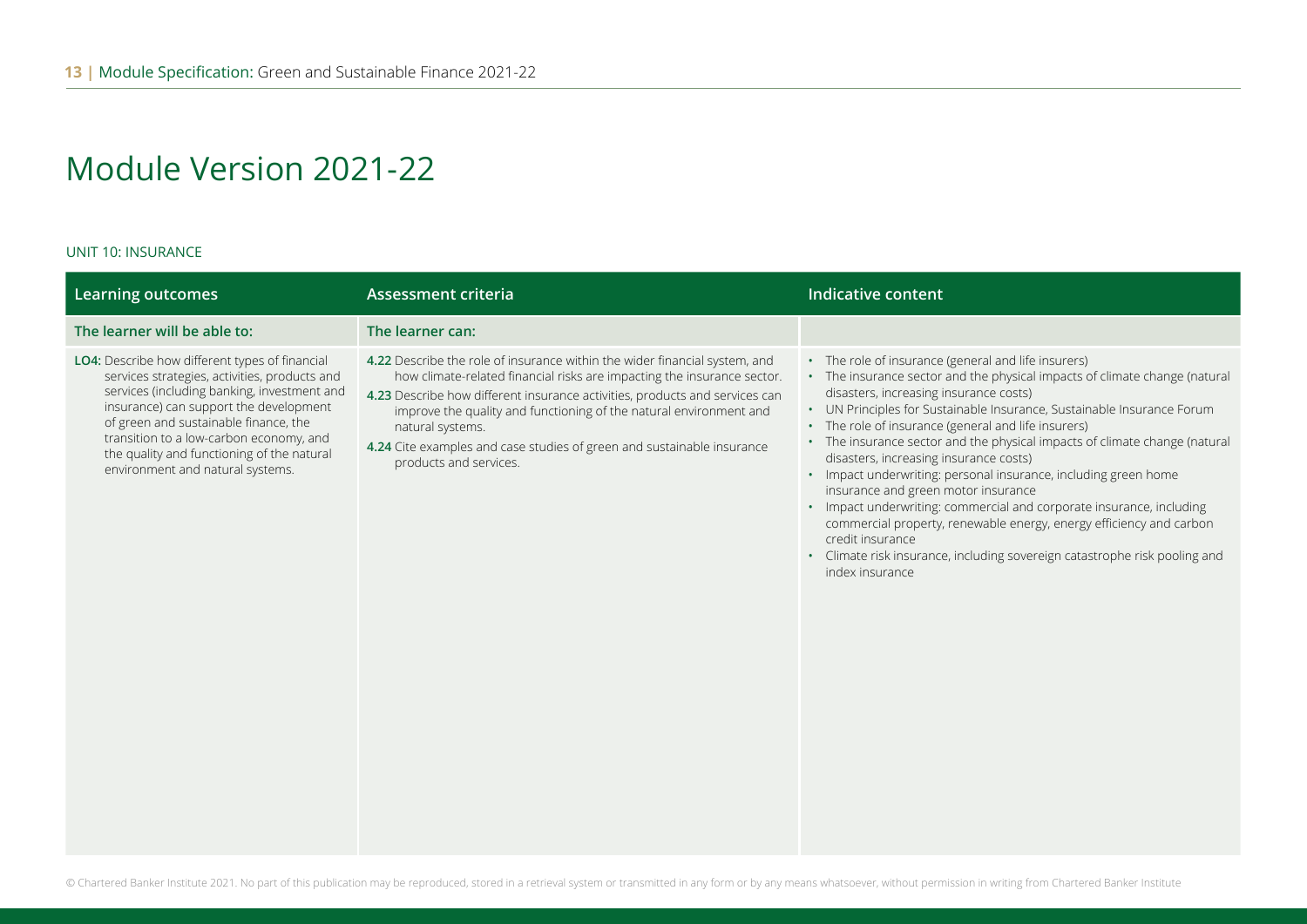#### UNIT 11: GREEN AND SUSTAINABLE FINTECH

| <b>Learning outcomes</b>                                                                                        | Assessment criteria                                                                                                                                                                                                                                                                                                                                                                                                                                                                                                                                                                                                                                                                             | <b>Indicative content</b>                                                                                                                                                                                                                                                                                                                                                                                                                                                                                                                                                                                                                                                                                                                                                                                                                                                                                                                                                                                                            |
|-----------------------------------------------------------------------------------------------------------------|-------------------------------------------------------------------------------------------------------------------------------------------------------------------------------------------------------------------------------------------------------------------------------------------------------------------------------------------------------------------------------------------------------------------------------------------------------------------------------------------------------------------------------------------------------------------------------------------------------------------------------------------------------------------------------------------------|--------------------------------------------------------------------------------------------------------------------------------------------------------------------------------------------------------------------------------------------------------------------------------------------------------------------------------------------------------------------------------------------------------------------------------------------------------------------------------------------------------------------------------------------------------------------------------------------------------------------------------------------------------------------------------------------------------------------------------------------------------------------------------------------------------------------------------------------------------------------------------------------------------------------------------------------------------------------------------------------------------------------------------------|
| The learner will be able to:                                                                                    | The learner can:                                                                                                                                                                                                                                                                                                                                                                                                                                                                                                                                                                                                                                                                                |                                                                                                                                                                                                                                                                                                                                                                                                                                                                                                                                                                                                                                                                                                                                                                                                                                                                                                                                                                                                                                      |
| LO5: Describe the role of financial technology<br>in supporting the growth of green and<br>sustainable finance. | 5.1 Explain what is meant by the term FinTech and associated terms.<br>5.2 Explain how FinTech tools and techniques can support the growth of<br>green and sustainable finance and help align finance overall with the<br>aims of the Paris Agreement, the UN Sustainable Development Goals,<br>and other sustainability objectives.<br>5.3 Describe the benefits to customers, communities, financial institutions<br>and society of applying FinTech tools and techniques to support green<br>and sustainable finance and the transition to a low-carbon world.<br>5.4 Explain challenges that may arise from using FinTech tools and<br>techniques to support green and sustainable finance. | • Introduction to FinTech and its application to green and sustainable<br>finance - key features and benefits (UN Inquiry (2016) and Digital<br>Financing Taskforce (2020))<br>• Applying FinTech tools and techniques in retail banking (e.g. carbon<br>footprint trackers, promoting financial inclusion - Bettervest, Nordea)<br>• Applying FinTech tools and techniques in corporate banking and capital<br>markets (e.g. blockchain, data analysis - BBVA, Green Assets Wallet)<br>• Applying FinTech tools and techniques in investment (access to<br>sustainable investments, enhancing transparency and reporting -<br>Arabesque S-Ray)<br>• Cryptocurrencies - advantages and disadvantages from a sustainability<br>perspective (Cambridge Bitcoin Consumption Index, SolarCoin)<br>• International and national policy initiatives to support FinTech in green<br>and sustainable finance (e.g. Singapore, UK)<br>• Costs and challenges of FinTech (e.g. digital exclusion, social costs,<br>potential for greenwashing) |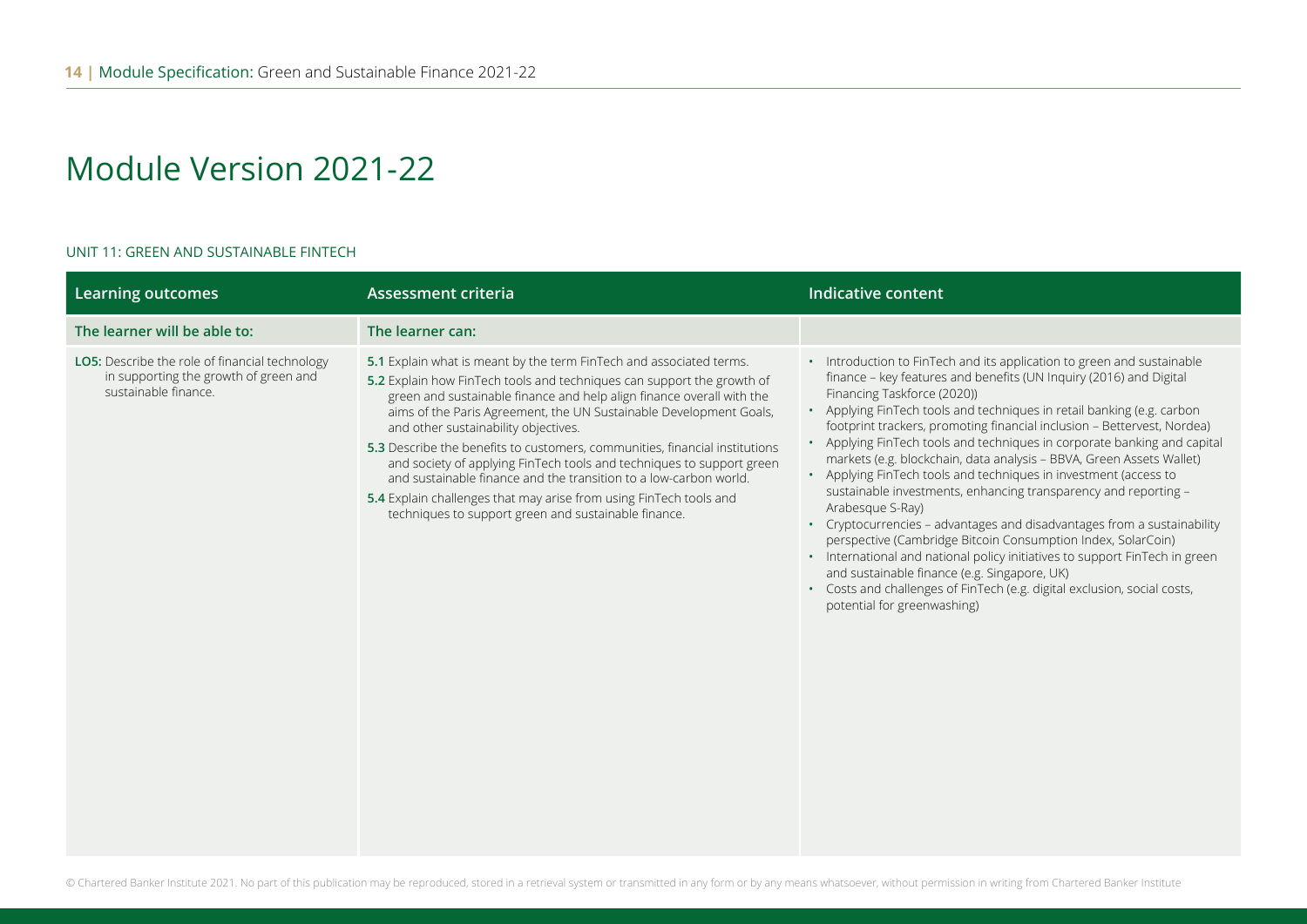#### UNIT 12: THE FUTURE OF GREEN AND SUSTAINABLE FINANCE

| <b>Learning outcomes</b>                                                                                                                                                                                                 | <b>Assessment criteria</b>                                                                                                                                                                                                                                                                                                                                                                                                                                                                                                                                                                                                                                                                                                                                                                          | <b>Indicative content</b>                                                                                                                                                                                                                                                                                                                                                                                                                                                                                                                                                                                                                                                                   |
|--------------------------------------------------------------------------------------------------------------------------------------------------------------------------------------------------------------------------|-----------------------------------------------------------------------------------------------------------------------------------------------------------------------------------------------------------------------------------------------------------------------------------------------------------------------------------------------------------------------------------------------------------------------------------------------------------------------------------------------------------------------------------------------------------------------------------------------------------------------------------------------------------------------------------------------------------------------------------------------------------------------------------------------------|---------------------------------------------------------------------------------------------------------------------------------------------------------------------------------------------------------------------------------------------------------------------------------------------------------------------------------------------------------------------------------------------------------------------------------------------------------------------------------------------------------------------------------------------------------------------------------------------------------------------------------------------------------------------------------------------|
| The learner will be able to:                                                                                                                                                                                             | The learner can:                                                                                                                                                                                                                                                                                                                                                                                                                                                                                                                                                                                                                                                                                                                                                                                    |                                                                                                                                                                                                                                                                                                                                                                                                                                                                                                                                                                                                                                                                                             |
| LO6: Explain the steps that regulators,<br>policymakers, institutions, organisations<br>and Green and Sustainable Finance<br>Professionals can take to support the<br>mainstreaming of green and sustainable<br>finance. | 6.1 Explain why it is vital to the finance sector and society as a whole for<br>green and sustainable finance to become part of mainstream finance.<br>6.2 Consider progress to date in aligning finance with the objectives of the<br>Paris Agreement and the UN Sustainable Development Goals.<br>6.3 Describe key challenges to mainstreaming green and sustainable<br>finance.<br>6.4 Describe emerging and evolving areas of interest in green and<br>sustainable finance.<br>6.5 Explain the role of Green and Sustainable Finance Professionals, and<br>what individuals can do to promote and embed green and sustainable<br>finance.<br>6.6 Develop a personal action plan for embedding the principles and<br>practice of green and sustainable finance in their professional activities. | • Assessing the progress of green and sustainable finance towards the<br>mainstream (GFANZ, UN-convened banking, investment and insurance<br>alliances)<br>• COP 26 Private Finance Strategy<br>Building capacity and capability to support organisational cultures<br>aligned with sustainability<br>Emerging areas in sustainable finance (e.g. nature-based financial risks<br>and opportunities, ocean finance)<br>Green and Sustainable Finance Professionals - ethics and values<br>Chartered Banker Code: Guidance for Green and Sustainable Finance<br>Professionals<br>• Green Finance Education Charter<br>Reflecting on professional practice and personal development planning. |